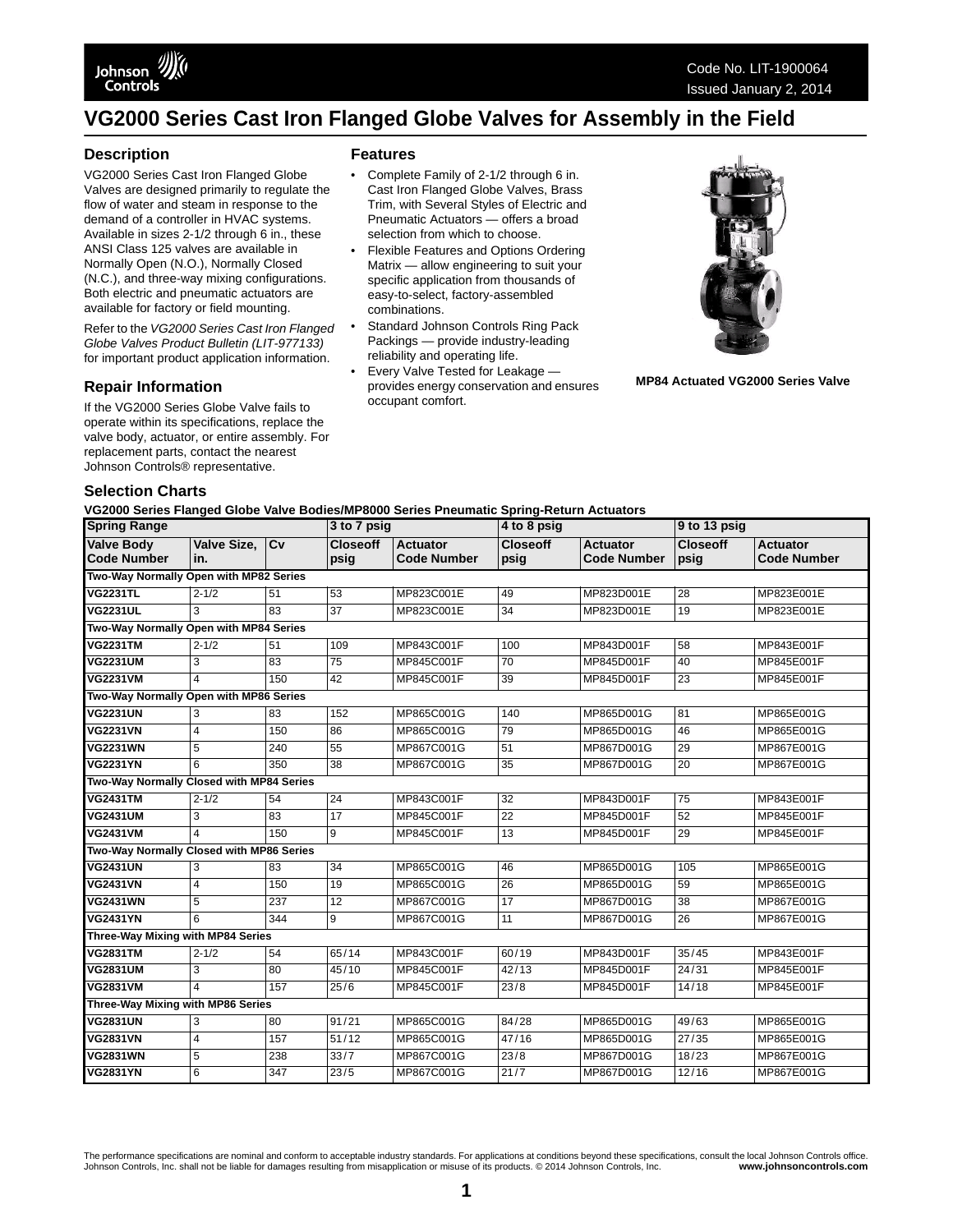

| <b>Mounting Kit Code Actuator Style</b><br><b>Number</b> | <b>MOUTHING NIS TOF FIGIU MOUTHING MIT 0000 JEFFES F HEUTHALIC ACTUALORS</b> | Valve Size, in.                                                                                                                  | <b>Stem Type (Diameter)</b>              |
|----------------------------------------------------------|------------------------------------------------------------------------------|----------------------------------------------------------------------------------------------------------------------------------|------------------------------------------|
| MP8000-6201                                              | MP82/MP83/MP84/MP85                                                          | $2-1/2$ through $4$                                                                                                              | L Stem $(3/8$ in.) or M Stem $(3/8$ in.) |
| MP8000-6203                                              | MP86/MP87                                                                    | 3 through 6                                                                                                                      | $N$ Stem $(1/2$ in.)                     |
|                                                          |                                                                              | Positioners and Positioner Mounting Kits for MP8000 Series Pneumatic Valve Actuators                                             |                                          |
| <b>Code Number</b>                                       | <b>Description</b>                                                           |                                                                                                                                  | Shipping Weight, Ib (kg)                 |
| V-9502-95                                                |                                                                              | Pneumatic Valve Actuator Positioner (Less Spring and Mounting Hardware)                                                          | 0.9(0.41)                                |
| MP8000-6002                                              |                                                                              | Mounting Kit for V-9502-95 Pneumatic Valve Actuator Positioner<br>(Kit Includes All Necessary Mounting Hardware and Six Springs) | 1.3(0.59)                                |
| EPP-1000-8                                               |                                                                              | Electro-Pneumatic Valve Actuator Positioner (Less Mounting Hardware)                                                             | 1.6(0.73)                                |
| MP8000-6003                                              | (Kit Includes All Necessary Mounting Hardware)                               | Mounting Kit for EPP-1000-8 Electro-Pneumatic Valve Actuator Positioner                                                          | 1.5(0.68)                                |

**Mounting Kits for Field Mounting MP8000 Series Pneumatic Actuators**





**M9100 Non-Spring-Return Actuated VG2000 Series Valves**

**M9220 Spring-Return Actuated VG2000 Series Valves**

| VG2000 Flanged Globe Valve Bodies/M9100 Series Electric Non-Spring-Return Actuators |  |
|-------------------------------------------------------------------------------------|--|
|-------------------------------------------------------------------------------------|--|

| <b>Valve Body</b>          | Valve          | <b>Cv</b> | psig           | <b>Closeoff   Mounting</b>       | <b>Non-Spring-Return Actuator Code Numbers</b> |                          |                          |                          |  |  |
|----------------------------|----------------|-----------|----------------|----------------------------------|------------------------------------------------|--------------------------|--------------------------|--------------------------|--|--|
| Code<br><b>Number</b>      | Size,<br>in.   |           |                | <b>Kit Code</b><br><b>Number</b> | <b>Floating Control</b>                        |                          | 0 to 10 VDC Proportional |                          |  |  |
|                            |                |           |                | <b>Without Switches</b>          | <b>With Two Switches</b>                       | <b>Without Switches</b>  | <b>With Two Switches</b> |                          |  |  |
| Two-Way Push-Down-to-Close |                |           |                |                                  |                                                |                          |                          |                          |  |  |
| <b>VG2231TM</b>            | $2 - 1/2$      | 51        | 62             | M9000-530                        | M9116-AGA-2                                    | M9116-AGC-2              | M9116-GGA-2              | M9116-GGC-2              |  |  |
|                            | 2/1/2          | 51        | 101            |                                  | M9124-AGA-2                                    | M9124-AGC-2              | M9124-GGA-2              | M9124-GGC-2              |  |  |
| <b>VG2231UM</b>            | 3              | 83        | 27             | M9000-531                        | M9116-AGA-2                                    | M9116-AGC-2              | M9116-GGA-2              | M9116-GGC-2              |  |  |
|                            | 3              | 83        | 43             |                                  | M9124-AGA-2                                    | M9124-AGC-2              | M9124-GGA-2              | M9124-GGC-2              |  |  |
|                            | 3              | 83        | 88             | M9000-532                        | M9124-AGA-2 <sup>1</sup>                       | M9124-AGC-2 <sup>1</sup> | M9124-GGA-2 <sup>1</sup> | M9124-GGC-2 <sup>1</sup> |  |  |
| <b>VG2231VM</b>            | 4              | 150       | 24             | M9000-531                        | M9124-AGA-2                                    | M9124-AGC-2              | M9124-GGA-2              | M9124-GGC-2              |  |  |
|                            | $\overline{4}$ | 150       | 49             | M9000-532                        | M9124-AGA-2 <sup>1</sup>                       | M9124-AGC-2 <sup>1</sup> | M9124-GGA-2 <sup>1</sup> | M9124-GGC-2 <sup>1</sup> |  |  |
| <b>VG2231WN</b>            | 5              | 240       | 26             | M9000-534                        | M9124-AGA-2 <sup>1</sup>                       | M9124-AGC-2 <sup>1</sup> | M9124-GGA-2 <sup>1</sup> | M9124-GGC-2 <sup>1</sup> |  |  |
| <b>VG2231YN</b>            | 6              | 350       | 16             | M9000-536                        | M9124-AGA-2 <sup>1</sup>                       | M9124-AGC-2 <sup>1</sup> | M9124-GGA-2 <sup>1</sup> | M9124-GGC-2 <sup>1</sup> |  |  |
| <b>Three-Way Mixing</b>    |                |           |                |                                  |                                                |                          |                          |                          |  |  |
| <b>VG2831TM</b>            | $2 - 1/2$      | 54        | 37             | M9000-530                        | M9116-AGA-2                                    | M9116-AGC-2              | M9116-GGA-2              | M9116-GGC-2              |  |  |
|                            | $2 - 1/2$      | 54        | 60             |                                  | M9124-AGA-2                                    | M9124-AGC-2              | M9124-GGA-2              | M9124-GGC-2              |  |  |
| <b>VG2831UM</b>            | 3              | 80        | 16             | M9000-531                        | M9116-AGA-2                                    | M9116-AGC-2              | M9116-GGA-2              | M9116-GGC-2              |  |  |
|                            | 3              | 80        | 26             |                                  | M9124-AGA-2                                    | M9124-AGC-2              | M9124-GGA-2              | M9124-GGC-2              |  |  |
|                            | 3              | 80        | 53             | M9000-532                        | M9124-AGA-2 <sup>1</sup>                       | M9124-AGC-2 <sup>1</sup> | M9124-GGA-2 <sup>1</sup> | M9124-GGC-2 <sup>1</sup> |  |  |
| <b>VG2831VM</b>            | 4              | 157       | 9              | M9000-531                        | M9116-AGA-2                                    | M9116-AGC-2              | M9116-GGA-2              | M9116-GGC-2              |  |  |
|                            | $\overline{4}$ | 157       | 14             |                                  | M9124-AGA-2                                    | M9124-AGC-2              | M9124-GGA-2              | M9124-GGC-2              |  |  |
| <b>VG2831VM</b>            | $\overline{4}$ | 157       | 30             | M9000-532                        | M9124-AGA-2 <sup>1</sup>                       | M9124-AGC-2 <sup>1</sup> | M9124-GGA-2 <sup>1</sup> | M9124-GGC-2 <sup>1</sup> |  |  |
| <b>VG2831WN</b>            | 5              | 238       | $\overline{7}$ | M9000-533                        | M9124-AGA-2                                    | M9124-AGC-2              | M9124-GGA-2              | M9124-GGC-2              |  |  |
|                            | 5              | 238       | 15             | M9000-534                        | M9124-AGA-2 <sup>1</sup>                       | M9124-AGC-2 <sup>1</sup> | M9124-GGA-2 <sup>1</sup> | M9124-GGC-2 <sup>1</sup> |  |  |
| <b>VG2831YN</b>            | 6              | 347       | $\overline{4}$ | M9000-535                        | M9124-AGA-2                                    | M9124-AGC-2              | M9124-GGA-2              | M9124-GGC-2              |  |  |
|                            | 6              | 347       | 9              | M9000-536                        | M9124-AGA-2 <sup>1</sup>                       | M9124-AGC-2 <sup>1</sup> | M9124-GGA-2 <sup>1</sup> | M9124-GGC-2 <sup>1</sup> |  |  |
|                            |                |           |                |                                  |                                                |                          |                          |                          |  |  |

<span id="page-1-0"></span>1. Valve assemblies require two actuators mounted in tandem. On tandem assemblies with switches, only one actuator is required to have switches.

The performance specifications are nominal and conform to acceptable industry standards. For applications at conditions beyond these specifications, consult the local Johnson Controls office.<br>Johnson Controls, Inc. www.joh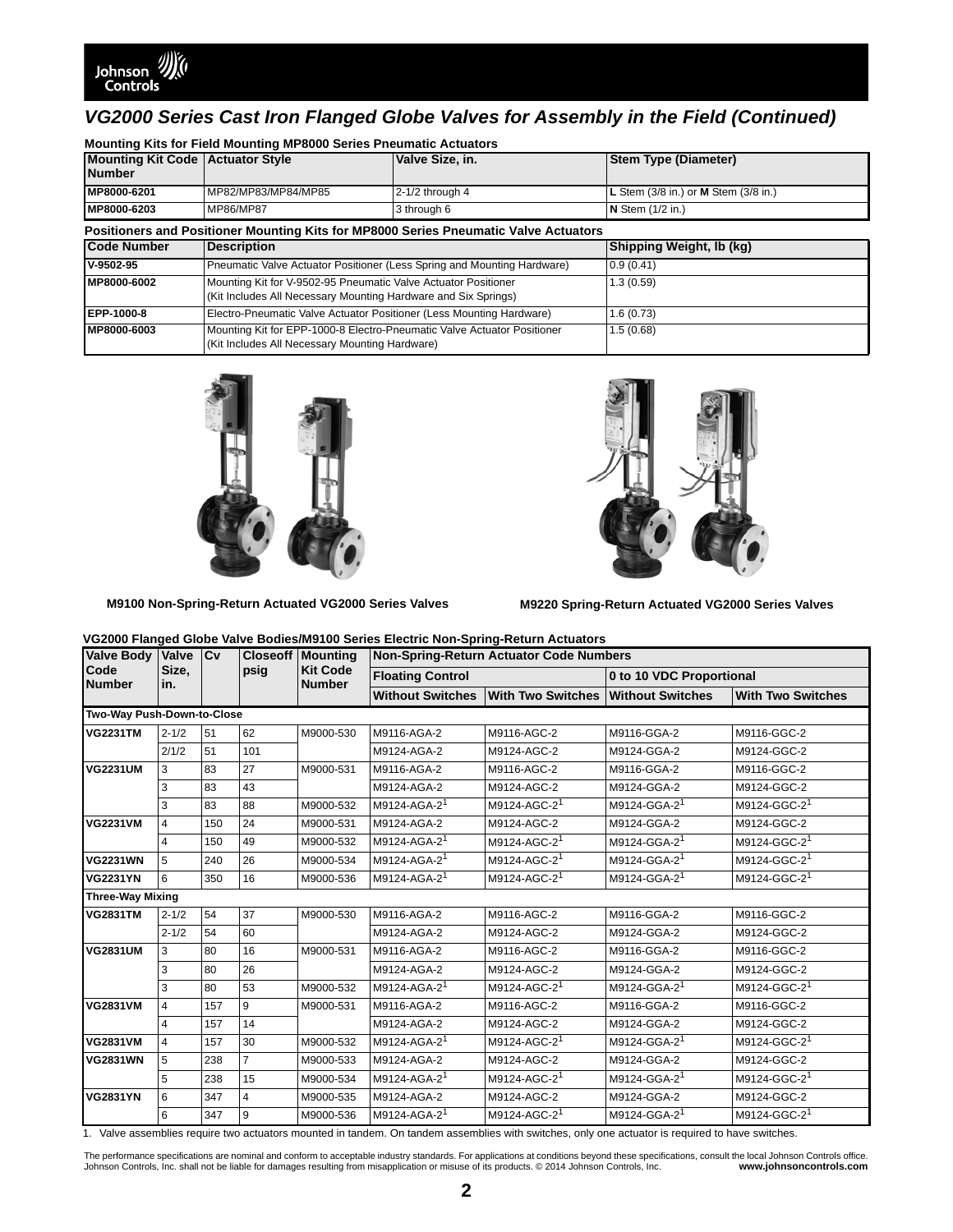| <b>Valve Body</b>                       | Valve        | <b>ICv</b> | <b>Closeoff</b> | <b>Mounting</b>                  | <b>Spring-Return Actuator Code Numbers</b> |                                    |                                                                            |                                    |                            |                                    |  |
|-----------------------------------------|--------------|------------|-----------------|----------------------------------|--------------------------------------------|------------------------------------|----------------------------------------------------------------------------|------------------------------------|----------------------------|------------------------------------|--|
| Code<br><b>Number</b>                   | Size,<br>in. |            | psig            | <b>Kit Code</b><br><b>Number</b> |                                            | <b>Floating Control</b>            |                                                                            | <b>On/Off Control</b>              |                            | 0 to 10 VDC Proportional           |  |
|                                         |              |            |                 |                                  | <b>Without</b><br><b>Switches</b>          | <b>With Two</b><br><b>Switches</b> | Without<br><b>Switches</b>                                                 | <b>With Two</b><br><b>Switches</b> | Without<br><b>Switches</b> | <b>With Two</b><br><b>Switches</b> |  |
| Two-Way Push-Down-to-Close <sup>1</sup> |              |            |                 |                                  |                                            |                                    |                                                                            |                                    |                            |                                    |  |
| <b>VG2231TM</b>                         | $2 - 1/2$    | 51         | 76              | M9000-530                        | M9220-AGA-3                                | M9220-AGC-3                        | M9220-BGA-3                                                                | M9220-BGC-3                        | M9220-GGA-3                | M9220-GGC-3                        |  |
| <b>VG2231UM</b>                         | 3            | 83         | 33              | M9000-531                        |                                            |                                    |                                                                            |                                    |                            |                                    |  |
|                                         | 3            | 83         | 66              | M9000-532                        | M9220-AGA-3 <sup>2</sup>                   |                                    | M9220-AGC-3 <sup>2</sup> M9220-BGA-3 <sup>2</sup> M9220-BGC-3 <sup>2</sup> |                                    | M9220-GGA-3 <sup>2</sup>   | M9220-GGC-3 <sup>2</sup>           |  |
| <b>VG2231VM</b>                         | 4            | 150        | 37              |                                  |                                            |                                    |                                                                            |                                    |                            |                                    |  |
| <b>VG2231WN</b>                         | 5            | 240        | 20              | M9000-534                        |                                            |                                    |                                                                            |                                    |                            |                                    |  |
| <b>Three-Way Mixing</b>                 |              |            |                 |                                  |                                            |                                    |                                                                            |                                    |                            |                                    |  |
| <b>VG2831TM</b>                         | $2 - 1/2$    | 54         | 45              | M9000-530                        | M9220-AGA-3                                | M9220-AGC-3                        | M9220-BGA-3                                                                | M9220-BGC-3                        | M9220-GGA-3                | M9220-GGC-3                        |  |
| <b>VG2831UM</b>                         | 3            | 80         | 20              | M9000-531                        |                                            |                                    |                                                                            |                                    |                            |                                    |  |
|                                         | 3            | 80         | 40              | M9000-532                        | M9220-AGA-3 <sup>2</sup>                   | M9220-AGC-3 <sup>2</sup>           | M9220-BGA-3 <sup>2</sup>                                                   | M9220-BGC-3 <sup>2</sup>           | M9220-GGA-3 <sup>2</sup>   | M9220-GGC-3 <sup>2</sup>           |  |
| <b>VG2831VM</b>                         | 4            | 157        | 11              | M9000-531                        | M9220-AGA-3                                | M9220-AGC-3                        | M9220-BGA-3                                                                | M9220-BGC-3                        | M9220-GGA-3                |                                    |  |
| <b>VG2831VN</b>                         | 4            | 157        | 22              | M9000-532                        | M9220-AGA-3 <sup>2</sup>                   | M9220-AGC-3 <sup>2</sup>           | M9220-BGA-3 <sup>2</sup>                                                   | M9220-BGC-3 <sup>2</sup>           | M9220-GGA-3 <sup>2</sup>   | M9220-GGC-3 <sup>2</sup>           |  |
| <b>VG2831WN</b>                         | 5            | 238        | 12              | M9000-534                        |                                            |                                    |                                                                            |                                    |                            |                                    |  |
| <b>VG2831YN</b>                         | 6            | 347        |                 | M9000-536                        |                                            |                                    |                                                                            |                                    |                            |                                    |  |

### **Flanged Globe Valve Bodies/M9220 Series Electric Spring-Return Actuators**

1. Actuator can be configured to spring-return the valve either open or closed.

<span id="page-2-0"></span>2. Valve assemblies require two actuators mounted in tandem. On tandem assemblies with switches, only one actuator is required to have switches.

#### **Mounting Kits for Field Mounting M9100 and M9220 Series Electric Actuators**

| <b>Mounting Kit Code</b><br><b>Number</b> | <b>Number of Actuators Valve</b> |                       | Valve Size,<br>l in. | In.       | Valve Stroke, Stem Type (Diameter) |
|-------------------------------------------|----------------------------------|-----------------------|----------------------|-----------|------------------------------------|
| M9000-530                                 | Single                           | VG2x31TM              | $2 - 1/2$            | 3/4       | $M$ Stem (3/8 in.)                 |
| M9000-531                                 |                                  | VG2x31UM and VG2x31VM | 3 and 4              | $1 - 1/8$ |                                    |
| M9000-532                                 | Dual                             |                       |                      |           |                                    |
| M9000-533                                 | Single                           | VG2x31WN              |                      | $1 - 3/8$ | $N$ Stem $(1/2$ in.)               |
| M9000-534                                 | Dual                             |                       |                      |           |                                    |
| M9000-535                                 | Single                           | VG2x31YN              |                      | $1 - 1/2$ |                                    |
| M9000-536                                 | Dual                             |                       |                      |           |                                    |
| M9000-537                                 |                                  | VG2x31UN and VG2x31VN | 3 and 4              | $1 - 1/8$ |                                    |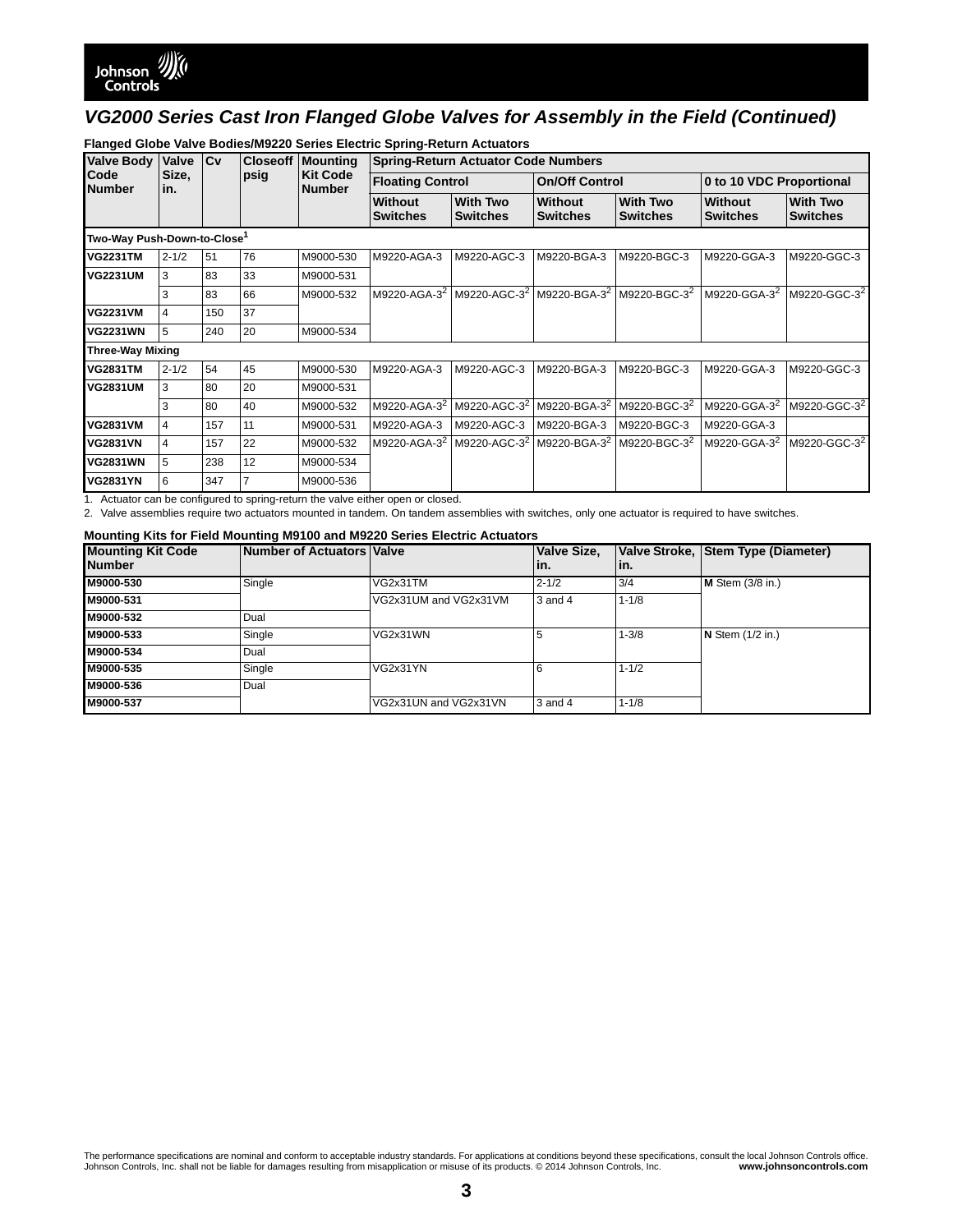





**VA-3100 Actuated Two-Way VG2000 Series Valves VA-6100 Actuated Three-Way VG200 Series Valves**

**Flanged Globe Valve Bodies/VA-3100 Series Electric Non-Spring-Return Actuators**

| <b>Valve Body Code</b>                                                         | Valve Size,                                                                                                                   | $\overline{\text{cv}}$ | <b>Closeoff psig</b> | <b>Mounting Kit</b><br><b>Code Number</b> | <b>Non-Spring-Return Actuator Code Numbers</b> |                                             |                                                                |  |
|--------------------------------------------------------------------------------|-------------------------------------------------------------------------------------------------------------------------------|------------------------|----------------------|-------------------------------------------|------------------------------------------------|---------------------------------------------|----------------------------------------------------------------|--|
| <b>Number</b>                                                                  | in.                                                                                                                           |                        |                      |                                           | <b>Floating</b><br>without<br><b>Switches</b>  | <b>Floating with</b><br><b>Two Switches</b> | 0 to 10 VDC<br><b>Proportional with</b><br><b>Two Switches</b> |  |
| Two-Way Push-Down-to-Close                                                     |                                                                                                                               |                        |                      |                                           |                                                |                                             |                                                                |  |
| <b>VG2231TM</b>                                                                | $2 - 1/2$                                                                                                                     | 51                     | 115                  | VA-3100-500                               | VA-3100-AGA                                    | VA-3100-AGC                                 | VA-3100-HGC                                                    |  |
| <b>VG2231UM</b>                                                                | 3                                                                                                                             | 83                     | 79                   |                                           |                                                |                                             |                                                                |  |
| <b>VG2231VM</b>                                                                | 4                                                                                                                             | 150                    | 45                   |                                           |                                                |                                             |                                                                |  |
| <b>VG2231WM</b>                                                                | 5                                                                                                                             | 240                    | 29                   | VA-3100-501                               |                                                |                                             |                                                                |  |
| <b>VG2231YN</b>                                                                | $6\overline{6}$                                                                                                               | 350                    | 20                   |                                           |                                                |                                             |                                                                |  |
| <b>Three-Way Mixing</b>                                                        |                                                                                                                               |                        |                      |                                           |                                                |                                             |                                                                |  |
| <b>VG2831TM</b>                                                                | $2 - 1/2$                                                                                                                     | 54                     | 69                   | VA-3100-500                               | VA-3100-AGA                                    | VA-3100-AGC                                 | VA-3100-HGC                                                    |  |
| <b>VG2831UM</b>                                                                | 3                                                                                                                             | 80                     | 48                   |                                           |                                                |                                             |                                                                |  |
| <b>VG2831VM</b>                                                                | 4                                                                                                                             | 157                    | 27                   |                                           |                                                |                                             |                                                                |  |
| <b>VG2831WM</b>                                                                | 5                                                                                                                             | 238                    | 17                   | VA-3100-501                               |                                                |                                             |                                                                |  |
| <b>VG2831YN</b>                                                                | 6                                                                                                                             | 347                    | $\overline{12}$      |                                           |                                                |                                             |                                                                |  |
| Flanged Globe Valve Bodies/VA-6100 Series Electric Non-Spring-Return Actuators |                                                                                                                               |                        |                      |                                           |                                                |                                             |                                                                |  |
| <b>Valve Body</b>                                                              | Valve Size,<br>Cv                                                                                                             |                        | <b>Closeoff psig</b> | <b>Mounting Kit</b>                       | Non-Spring-Return Actuator Code Numbers        |                                             |                                                                |  |
| <b>Code Number</b>                                                             | in.                                                                                                                           |                        |                      | <b>Code Number</b>                        | <b>Floating without Switches</b>               |                                             | 0 to 10 VDC Proportional<br>with Two Switches                  |  |
| Two-Way Push-Down-to-Close                                                     |                                                                                                                               |                        |                      |                                           |                                                |                                             |                                                                |  |
| <b>VG2231VN</b>                                                                | 4                                                                                                                             | 150                    | 89                   | VA-3100-501                               | VA-6100-AGC                                    |                                             | VA-6100-HGC                                                    |  |
| <b>VG2231WM</b>                                                                | 5                                                                                                                             | 240                    | 57                   |                                           |                                                |                                             |                                                                |  |
| <b>VG2231YN</b>                                                                | $6 \overline{}$                                                                                                               | 350                    | 40                   |                                           |                                                |                                             |                                                                |  |
| <b>Three-Way Mixing</b>                                                        |                                                                                                                               |                        |                      |                                           |                                                |                                             |                                                                |  |
| <b>VG2831VM</b>                                                                | 4                                                                                                                             | 157                    | 54                   | VA-3100-501                               | VA-6100-AGC                                    |                                             | VA-6100-HGC                                                    |  |
| <b>VG2831WM</b>                                                                | 5                                                                                                                             | 238                    | 34                   |                                           |                                                |                                             |                                                                |  |
| <b>VG2831YN</b>                                                                | 6                                                                                                                             | 347                    | 24                   |                                           |                                                |                                             |                                                                |  |
| Mounting Kits for Field Mounting VA-3100 and VA-6100 Series Electric Actuators |                                                                                                                               |                        |                      |                                           |                                                |                                             |                                                                |  |
| <b>Mounting Kit Code   Actuator Series</b><br><b>Number</b>                    |                                                                                                                               |                        | Valve Size, in.      |                                           | <b>Stem Type (Diameter)</b>                    |                                             |                                                                |  |
| VA-3100-500                                                                    | VA-3100                                                                                                                       |                        | $2-1/2$ through 4    |                                           | M Stem (3/8 in.)                               |                                             |                                                                |  |
|                                                                                |                                                                                                                               |                        | $5$ and $6$          |                                           | $N$ Stem $(1/2$ in.)                           |                                             |                                                                |  |
| VA-3100-501                                                                    | VA-6100                                                                                                                       |                        | 4 through 6          |                                           |                                                |                                             |                                                                |  |
| <b>Tool Kit for VA-3100 Series Electric Actuators</b>                          |                                                                                                                               |                        |                      |                                           |                                                |                                             |                                                                |  |
| <b>Code Number</b>                                                             | <b>Description</b>                                                                                                            |                        |                      |                                           |                                                |                                             |                                                                |  |
| VA-3100-101                                                                    | Auxiliary Switch Cam Adjusting Wrench (Used on VA-3100 Series Electric Actuators - One Wrench is Supplied with Each Actuator) |                        |                      |                                           |                                                |                                             |                                                                |  |

The performance specifications are nominal and conform to acceptable industry standards. For applications at conditions beyond these specifications, consult the local Johnson Controls office.<br>Johnson Controls, Inc. www.joh